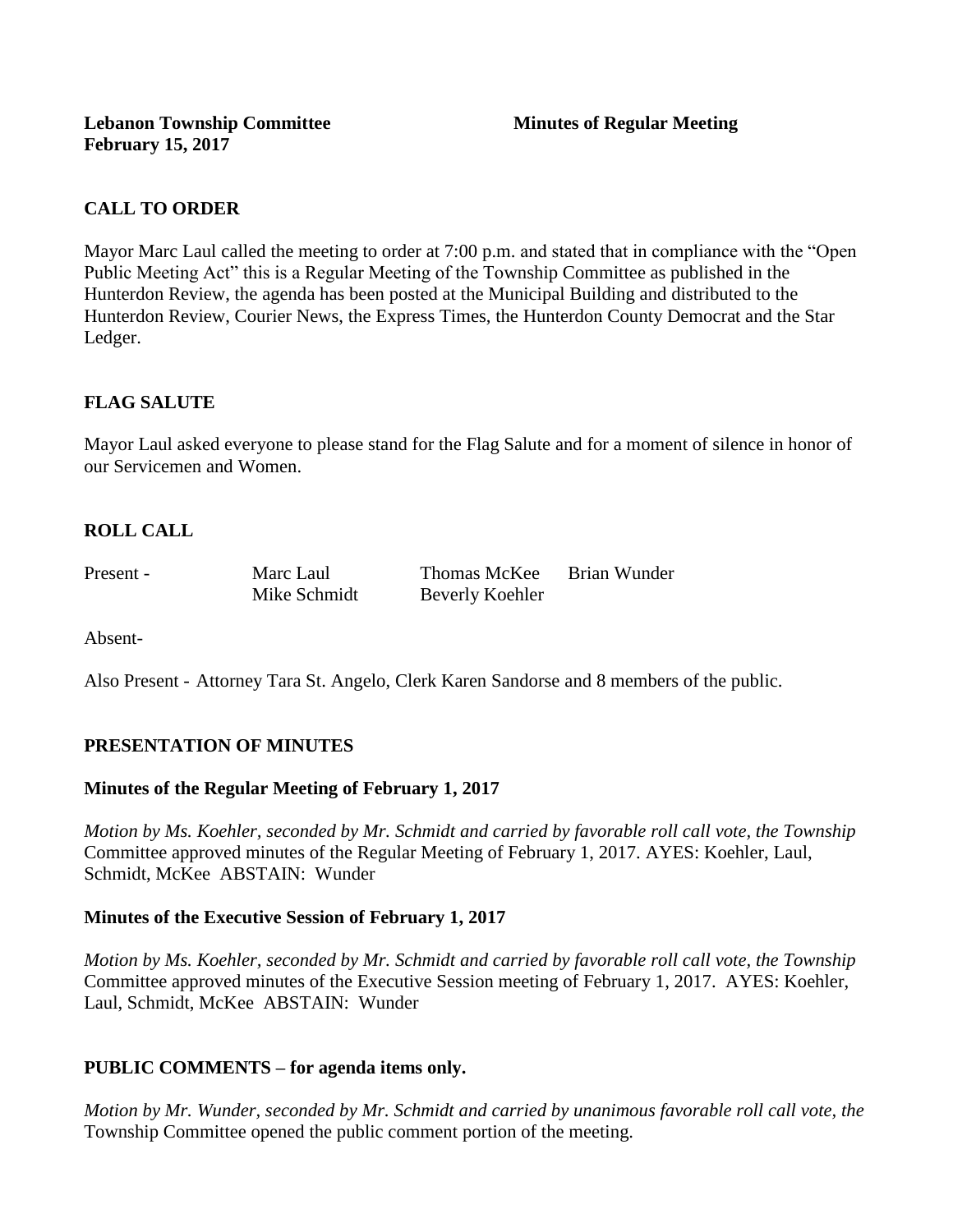LTCM 02/15/2017 Page 2 of 9

Mr. Ron Milkowski asked if the CWA Union negotiations are complete. Mayor Laul stated that they are not.

*Motion by Mr. Wunder, seconded by Ms. Koehler and carried by unanimous favorable roll call vote, the* Township Committee closed the public comment portion of the meeting.

## **ORDINANCES**

**Ordinance No. 2017-02 – Salary Ordinance**

Tabled.

# **RESOLUTIONS**

## **Resolution No. 28-2017 – Renewing Morris County Coop Agreement**

*Motion by Mr. Schmidt, seconded by Mr. McKee and carried by unanimous favorable roll call vote, the* Township Committee approved Resolution No. 28-2017 as written below.

#### TOWNSHIP OF LEBANON COUNTY OF HUNTERDON STATE OF NEW JERSEY RESOLUTION NO. 28-2017 AUTHORIZING EXECUTION OF AN AGREEMENT WITH THE MORRIS COUNTY COOPERATIVE PRICING COUNCIL TO RENEW MEMBERSHIP THEREIN FOR THE PERIOD OF OCTOBER 1, 2016 THROUGH SEPTEMBER 30, 2021

WHEREAS, the Morris County Cooperative Pricing Council ("MCCPC") was created in 1974 to conduct a voluntary cooperative pricing system with municipalities, boards of educations, and other public bodies located in the County of Morris and adjoining counties; and

WHEREAS, the purpose of the MCCPC is to provide substantial savings on various goods and services to its members through the cooperative public bidding process; and

WHEREAS, the Township of Lebanon desires to enter into an Agreement with the MCCPC, which is administered by Randolph Township as Lead Agency to renew its membership in the MCCPC for the period of October 1, 2016 through September 30, 2021.

BE IT RESOLVED, by the Township of Lebanon, County of Hunterdon, State of New Jersey as follows:

- 1. Township Committee of the Township of Lebanon hereby authorizes the execution of an Agreement with the Morris County Cooperative Pricing Council by the Township of Randolph as Lead Agency dated February 15, 2017 pursuant to N.J.S.A. 40A:11-11(5). Said Agreement is for renewal of membership in the MCCPC for a five (5) year period from October 1, 2016 through September 30, 2021.
- 2. The Township of Lebanon Clerk is hereby directed to submit a copy of this adopted Resolution, along with an executed Agreement, to Randolph Township as Lead Agency of the MCCPC.
- 3. This Resolution shall take effect immediately upon final passage according to law.
- 4. All appropriate Township of Lebanon officials are authorized and directed to perform all required acts to affect the purpose of this Resolution.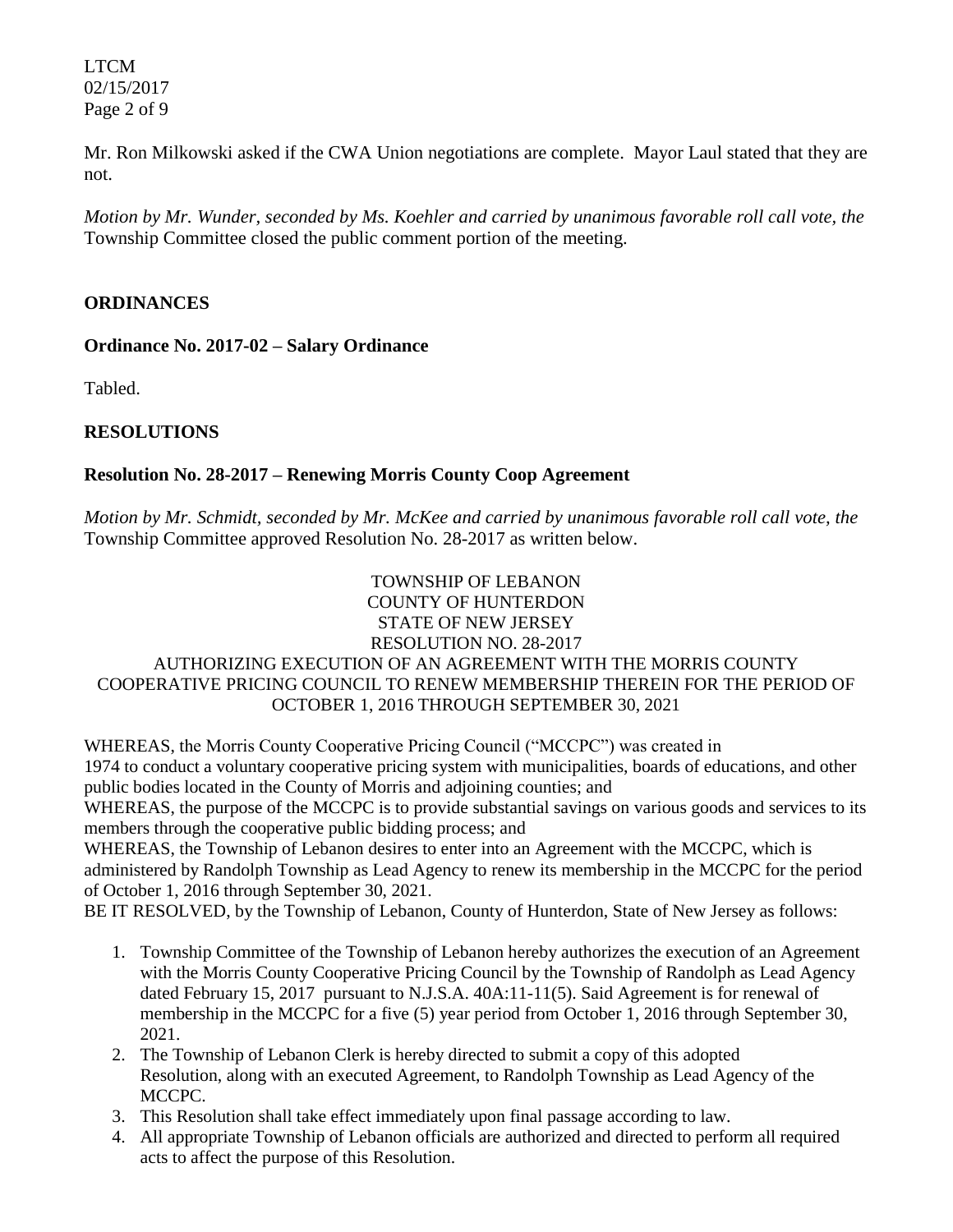LTCM 02/15/2017 Page 3 of 9

## **OLD BUSINESS**

## **LTVFD – Request to Seek Bids for Chief's Vehicle**

Tabled to next meeting.

### **Amend Lease Agreement- Between Lebanon Township and the LTVFD – Fire Station 3**

The Committee discussed how the maintenance of the building will be handled. Mr. McKee stated that the Township should be responsible for the exterior of the building because it is the Township's building. The Committee stated that it should be clearly stated in the Agreement that the Township will provide the maintenance of the building so there is no confusion. Attorney St. Angelo will make the changes to the Agreement for approval at the next meeting.

Tabled to next meeting.

## **Approve Hall Rental Agreement/Conditions for LTVFD Station 3**

Mayor Laul stated that if the occupancy for an event exceeds 99 people there must be a fire inspection done. Mayor Laul said that if the Fire Department has a predetermined layout, that meets the Fire Code, the inspection may not be necessary.

Tabled to next meeting.

#### **Winding Brook Lane Letter**

*Motion by Ms. Koehler, seconded by Mr. Wunder and carried by unanimous favorable roll call vote, the* Township Committee authorized the Winding Brook Lane Letter to be sent to the Winding Brook Lane Association. The letter will be sent from the Mayor and Township Committee.

#### **DW Garage – Mechanics Bay Floor**

Mayor Laul stated that he does not think that the Committee is comfortable with saw cutting the floor and pouring it or placing an epoxy coating on it. Mayor Laul questioned if it worth trying to grind down that epoxy to get a lower level and then grinding and shaping the concrete to the center. Mayor Laul stated that he has found a company that will do the work and asked if he should try to get a price. The Committee agreed that this may be a good option to correct the problem with the floor. Mayor Laul will try to get a price from the company and Mr. Schmidt will look for additional prices.

Mr. Schmidt stated that the vendor that Mr. Wunder had dealt with sent a sketch with a 1/10 of an inch pitch per foot. Mr. Schmidt stated that, in talking with the DPW Manager and the Mechanic, it was suggested to start with the grinding of the epoxy to see if that resolves the problem.

#### **Animal Control**

Ms. Koehler stated that the subcommittee has defined the scope of the needs for Animal Control, in the Township, which she will be providing to the Committee soon. Ms. Koehler said that the question, at this time, is whether Animal Control falls under the Township Committee or the Local Board of Health.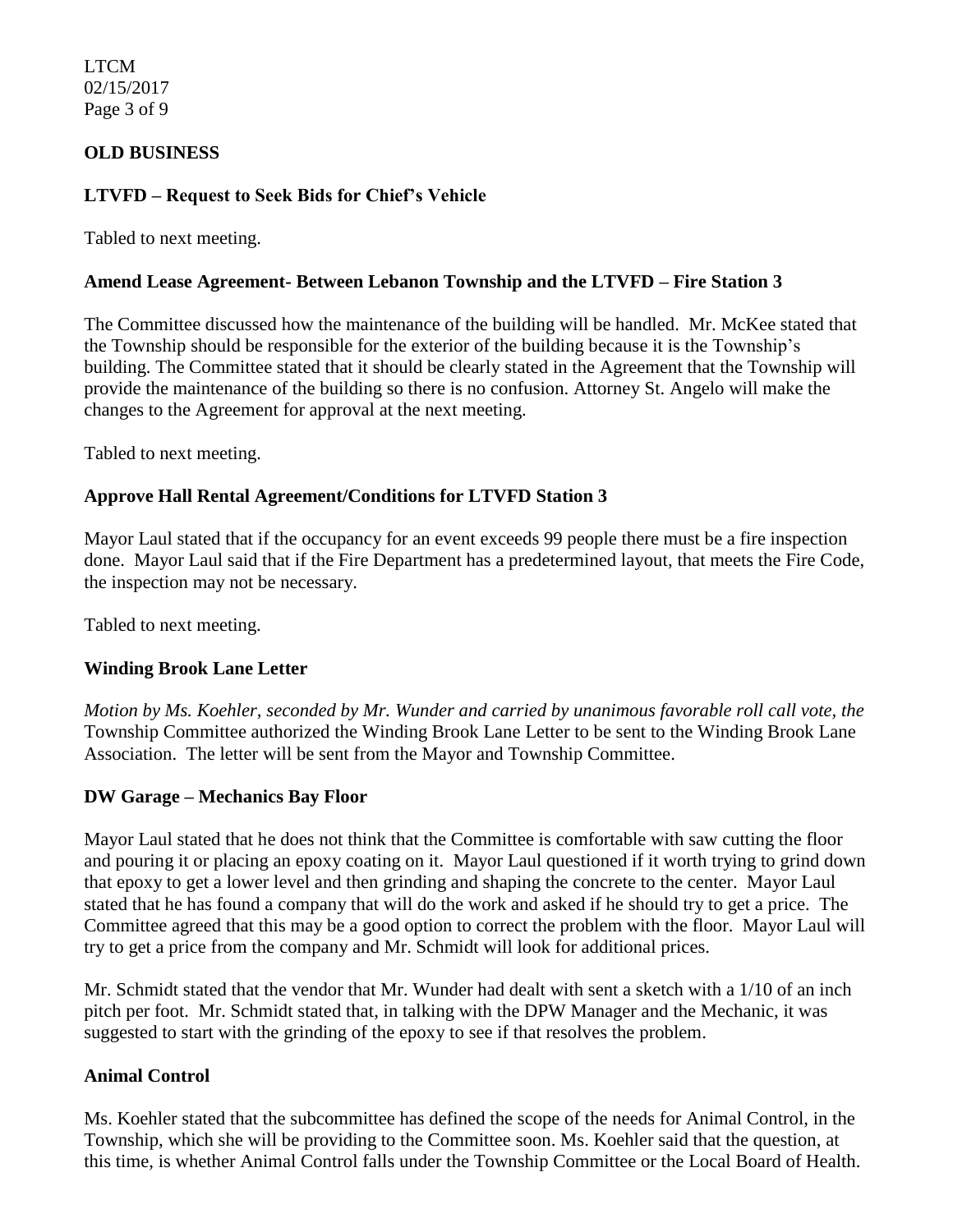LTCM 02/15/2017 Page 4 of 9

Attorney St. Angelo stated that the Board of Health will make amendments to the ordinance, as they see fit, and will interview candidates for the Animal Control Officer position. The Board will then make a recommendation to the Township Committee for an appointment to be made.

## **Schedule Police Officer Interviews**

The Township Committee scheduled interviews for the Police Officer position, to be held on February 27, 2017 and February 28, 2017, at 6:00 p.m. The interviews will be held in 30 minute increments.

#### **Volunteer Group Accident Insurance**

Mr. McKee stated that last year the Committee discussed obtaining Group Accident Insurance for the Township's volunteers. A quote was received from Groendyke, for coverage for up to 75 participants, at a cost of \$350.00. The Committee would like to move forward with the group protection. Mr. McKee will reach out to Groendyke to collect additional information.

## **NEW BUSINESS**

### **Schedule Township Volunteer Picnic – Date and Time**

The Township Volunteer Picnic will be held on July 29, 2017.

## **Food Pantry**

Mr. Wunder stated that the Food Pantry was closed last week due to snow but they were open the following day. The Boy Scouts contributed a large amount of food so the Pantry is in good shape at this time.

#### **Veterans Haven North**

Mr. Wunder stated that Veterans Haven North held a Rolling Thunder Chapter 3 pizza party last evening.

Mr. Wunder stated that a letter was received from the State Department of Treasury noticing that an agency, that provides rehabilitation services for addiction and mental and behavioral health issues, will be moving into the East Hall at the Hagedorn site. Mr. Wunder will contact the State to try to get more information on the facility.

Mr. Schmidt stated that last year the Committee considered a draft ordinance relating to EMS responses to the private health facilities in the Township. Mr. Schmidt stated that this may be a good time to look at the ordinance once again.

Mr. Schmidt stated that he assumes that there is a list of criteria that the Genpsych facility must follow and noted that the Township should make sure that the State follows any requirements that the Township has in place for that type of facility. Mayor Laul stated that the Fire Department has asked to put a hold on the ordinance so they have time to work out any anomalies.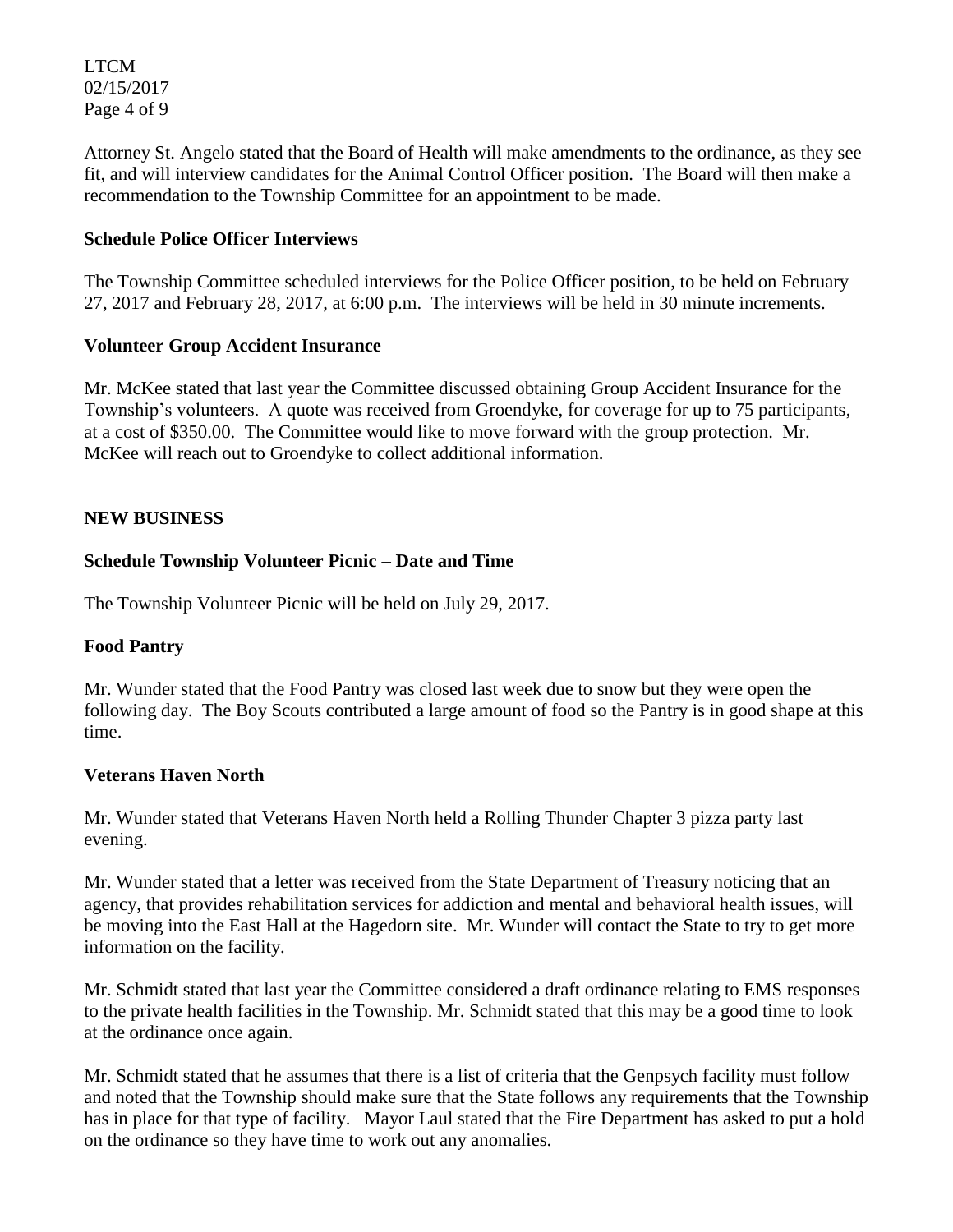LTCM 02/15/2017 Page 5 of 9

## **PRESENTATION OF VOUCHERS**

Committee Members provided a description of vouchers exceeding \$1000.00.

*Motion by Mr. Wunder, seconded by Ms. Koehler and carried by unanimous favorable roll call vote, the* Township Committee approved the February 15, 2017 bill list, in amount of \$3,056,084.56.

#### **CORRESPONDENCE**

- a. Tax Collector's Report for the Month of January 2017
- b. Musconetcong Watershed Association Thank you!

### **PUBLIC COMMENTS**

*Motion by Mr. Schmidt, seconded by Mr. Wunder and carried by unanimous favorable roll call vote, the* Township Committee opened the public comment portion of the meeting at 7:44 p.m.

Mr. Bernie Cryan stated that the Fire Department should be commended on the great job that they did on the inside of Fire Station 3. Mr. Cryan stated that the building was terribly neglected by the previous owners and it had to take a lot of work to make it look as it does today.

Mr. Cryan stated that soon after he left office his picture was removed from the wall in the meeting room. He said that he has a very good reason as to why but he spoke to the Mayor about it since it is a long standing policy for the Committee. Mr. Cryan stated that he wants to see the minutes from the meeting where the Committee discussed and decided to remove the picture from the wall. Mr. Cryan stated that he believes that the Committee would have had to make the decision to go against a long standing policy. Mr. Cryan would like to see the minutes which should show that it was discussed and the reasoning as to why it was removed. Mr. Cryan stated that he hopes that the picture was not removed for "something as silly as a frame".

Mr. Cryan said that he labored about bringing the next item to the Committee but felt that he needed to. Mr. Cryan stated that a few weeks prior he was able to watch five to seven of the DPW employees trimming trees along the roadway. Mr. Cryan stated that, he just so happened to notice, that virtually, the employees were not using any safety equipment. They were not using hard hats, face shields or chaps. There was no one flagging and at times the road was partially or completely blocked. Mr. Cryan stated that he saw employees being lifted in a bucket, into the air, with no lanyards or harnesses on. Mr. Cryan stated that he was not going to bring this to the Committee because it would not be looked at in a positive manner but a few days later a young resident was killed on River Road while operating a chipper. Mr. Cryan noted that the chipper is very much like the one that he witnessed the DPW employees operating, with absolutely no safety gear. Mr. Cryan noted that he is not even sure if the employees had on their steel toed safety shoes.

Mr. Cryan stated that the DPW Manager was part of the crew that was working and he was the individual who was lifting the employee up in the bucket of the front end loader. Mr. Cryan stated that if someone were to get hurt or killed it would cause extremely grave exposure for the Township and its residents. Mr. Cryan suggested that the Committee speak to the people who deal with safety, the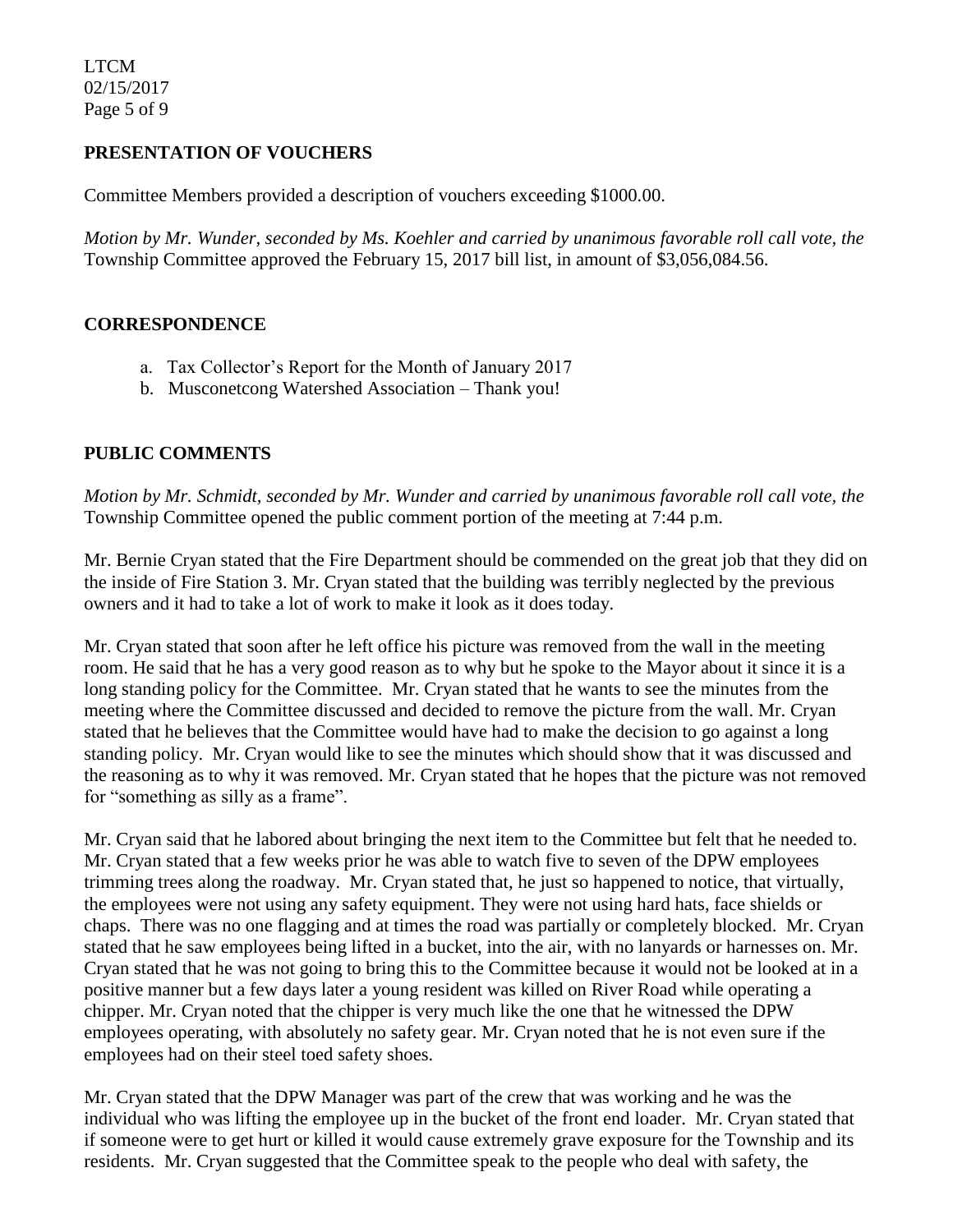LTCM 02/15/2017 Page 6 of 9

Township Attorney or OSHA to see how much exposure and liability there is "when you instruct your employees to work with absolutely no safety gear and doing unsafe things". Mr. Cryan stated that when it comes to certain jobs, the Committee should hire the people who have the right equipment and proper training. Mr. Cryan stated that OSHA would probably ask for a record of the DPW's safety meetings, the subject matter and who was in attendance. Mr. Cryan stated that there should be a minimum of one safety meeting per month.

Mr. Cryan noted that he is sure that the Committee had no idea that this has been going on but they are the Governing Body of the Committee.

Mr. Ron Milkowski asked which building is the East Hall at the Hagedorn site. Mr. Milkowski stated that not too long ago the Committee received a lot of disapproval from the residents on the Genpysch facility. Mr. Milkowski suggested that the Committee collect as much information as possible before the process begins. Mr. Milkowski said that to avoid struggling, the Committee should be aware of the number of patients, the type of patients, etc.

Mr. Milkowski stated that the feels that the Committee is going in the right direction with the grinding of the DPW floor and noted that there are high spots on the floor and the grinding may just work.

Mr. Milkowski stated that at the last meeting the Committee listed equipment that is going to be sold as surplus. Mr. Milkowski said that he went to the DPW building to look at the items and realized that the Township's vehicles are so many different colors. At one time there were orange trucks, then green and now the Township has blue trucks. Mr. Milkowski noted that the current DPW Manager will not be with the Township forever, so his concern is that the next Manager may want red trucks. Mr. Milkowski advised the Committee that they may want to consider a standard color for the future. Mr. Milkowski noted that he is only asking for consistency.

Ms. Laurie Hoffman questioned if the Township has any say on the agencies that are located at the Hagedorn site, even if it is a private business. Mayor Laul and Mr. Wunder stated that the Township has very little input. Ms. Hoffman stated that when they changed the site for younger psychiatric patients and built the new building, a meeting was held; however, the Township had no say on the matter.

Ms. Hoffman asked how the Township is amending the dog ordinance. Mr. Wunder said that there is discussion of amending the current ordinance to include cats, livestock and other animals. Ms. Koehler stated that the subject is in the discussion phase and has not been defined at this time.

Ms. Hoffman asked if the Township's Standing Committees will be charged for the use of Fire Station 3 and questioned if it would be possible to include the policy in the agreement so all are aware.

Mr. Victor Hoffman said that if the Fire Department charges the Standing Committees for the use of the building it would be a double charge because the Township is already giving the Fire Department money. It would be charging the residents twice for something that they have already paid for.

Mr. Hoffman said that the Committee is looking to purchase a vehicle for the Fire Department and noted that the Committee seems to always be looking to buy a vehicle for someone. Mr. Hoffman said that he would like to know how much money the Township has spent on vehicles and machinery for the Fire Department and the DPW. Mr. Hoffman suggested putting money aside each year to offset the huge payments all at one time.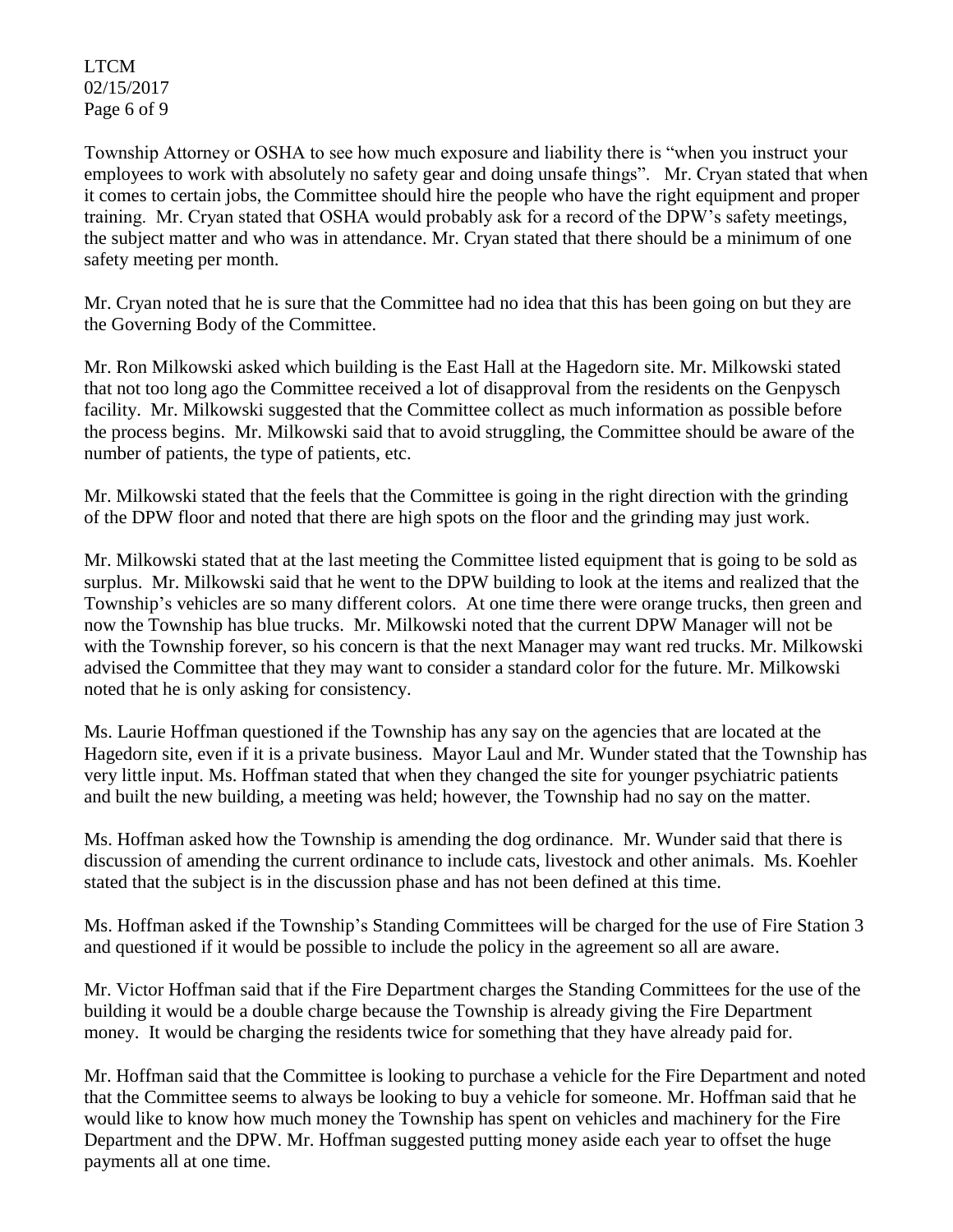LTCM 02/15/2017 Page 7 of 9

Mr. Hoffman asked how much rent the Fire Department pays the Township for Fire Station 3. Mr. McKee stated that they pay \$1.00 for a 25 year lease. Mr. Hoffman stated that the Committee has been talking about who will be maintaining the building. Mr. Hoffman noted that the lease should say what the lessor is responsible for. If it is not listed in the lease, the lessee is responsible for it. Mr. Hoffman asked the Committee to consider what they are going to ask the Fire Department to maintain. Mayor Laul stated that there is already a lease in place. The lease is being amended to permit the Fire Department the option to sublease the building. In the process, the Committee realized that maintenance responsibilities were not included in the original lease. Mr. Hoffman questioned that if the doors are not wide enough or tall enough for the Fire Department's needs, why should the Township fully compensate them to widen them? Mr. Hoffman hopes that there can be a compromise reached.

Mayor Laul stated that the Committee needs to meet with the Fire Department to see what their long term goals are for the three Stations.

Mr. Hoffman stated that when the DPW building was being constructed he questioned what would be the final cost. Mr. Hoffman asked if there is a "ball-park figure" on where the Township is with the cost of the DPW building since there are a lot issues that still need to be corrected. Mr. Hoffman stated that Mr. Milkowski received criticism because he could not keep the costs down but he did the best that he could. Mr. Hoffman stated that the cost seems to continue rising.

Mr. Cryan stated that, in the previous discussions with the Fire Department, it was established that the Township could use Fire Station 3 free of charge.

Mr. Gary Milkowski told Ms. Koehler that, relative to the choice of July 29, 2017 as the date for the Township Picnic, she is not going to please everyone, all the time, so she should just continue with the date that she chose.

Mr. Milkowski asked about the extensive electrical work that was done at the DPW building and listed on the bill list. Mr. Schmidt stated that the work was mostly related to the elevated oil burners which are in different parts of the building. The original oil burners were designed to use recycled and excess diesel fuel and there is a pre-burner in them that runs all year long. It was decided to turn the burners off in the summer; however, the off switch was 16 ft. high. Due to this, emergency off switches needed to be run down the wall so they could be reached. Also, in the mechanics bay, the Co2 exhaust fan only ran for Co2 but when welding was being done the sensor did not exhaust the room for smoke; therefore, an override had to be installed. Mr. Schmidt stated that he feels that items such as these would be considered "growing pains" of the building. Mayor Laul stated that, by code, there needs to be a disconnect at the point of operation, so the work needed to be done.

Mr. Milkowski asked if the anyone knows the ages of the individuals that will be residing in the East Hall building or if they will be criminals. The Committee informed Mr. Milkowski that they do not have that information at this time.

*Motion by Mr. Wunder, seconded by Mr. McKee and carried by unanimous favorable roll call vote, the* Township Committee closed the public comment portion of the meeting at 8:05 p.m.

## **Resolution No. 27-2017 –Executive Session**

*Motion by Mr. Wunder seconded by Mr. Schmidt and carried by unanimous favorable roll call vote, the* Township Committee approved Resolution No. 27-2017 and convened in executive session at 8:05 p.m.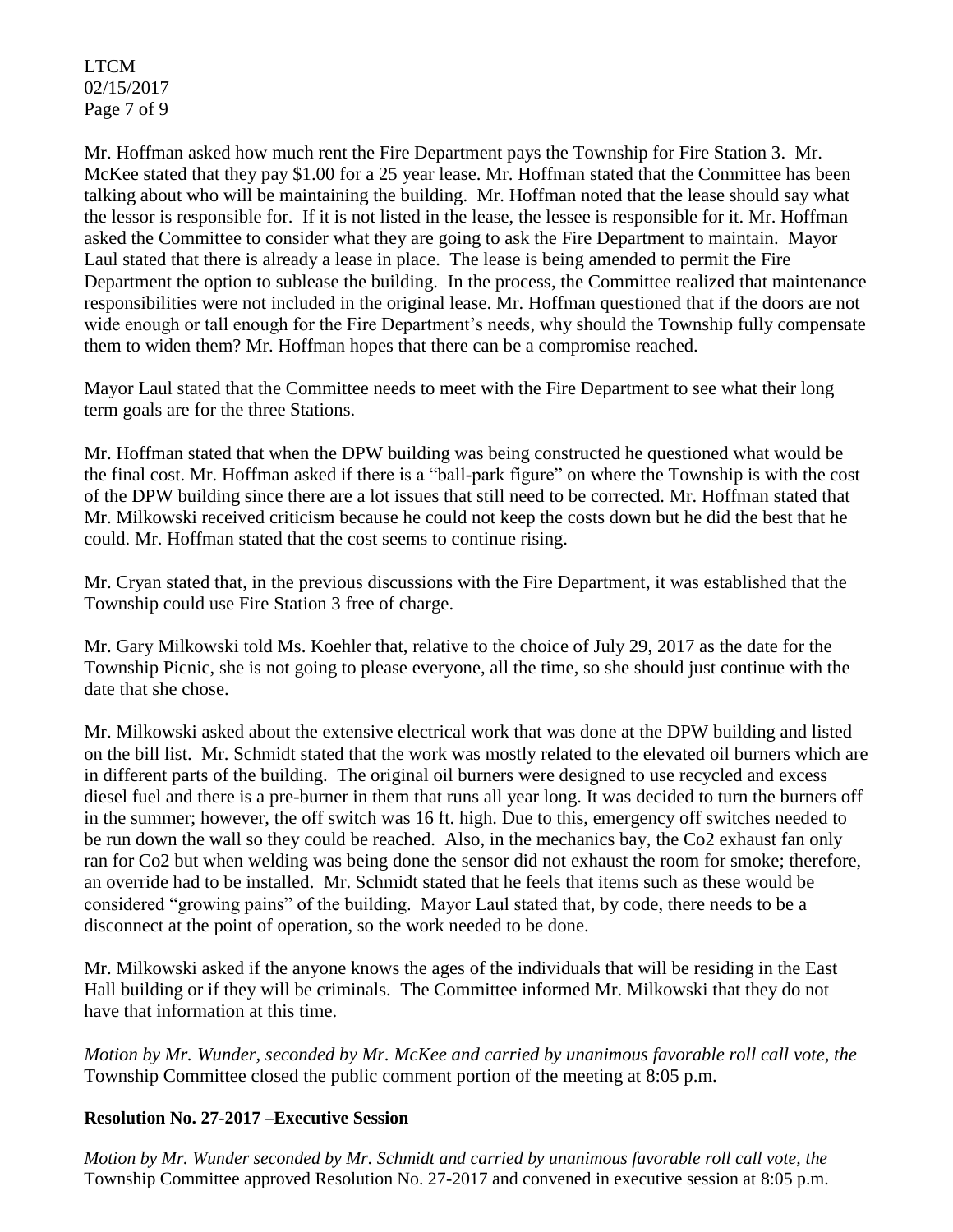LTCM 02/15/2017 Page 8 of 9

It is not anticipated that action will be taken.

#### TOWNSHIP OF LEBANON COUNTY OF HUNTERDON STATE OF NEW JERSEY RESOLUTION NO. 27-2017 RESOLUTION AUTHORIZING EXECUTIVE SESSION

WHEREAS, the Open Public Meetings Act; *N.J.S.A.* 10:4-6 *et seq*., declares it to be the public policy of the State to insure the right of citizens to have adequate advance notice of and the right to attend meetings of public bodies at which business affecting the public is discussed or acted upon; and

WHEREAS, the Open Public Meetings Act also recognizes exceptions to the right of the public to attend portions of such meetings; and

 WHEREAS, the Mayor and Committee find it necessary to conduct an executive session closed to the public as permitted by the *N.J.S.A*. 40:4-12; and

 WHEREAS, the Mayor and Committee will reconvene in public session at the conclusion of the executive session;

 NOW, THEREFORE, BE IT RESOLVED by the Mayor and Committee of the Township of Lebanon, County of Hunterdon, State of New Jersey that they will conduct an executive session to discuss the following topic(s) as permitted by *N.J.S.A*. 40:4-12:

\_\_\_\_\_\_A matter which Federal Law, State Statute or Rule of Court requires be kept confidential or excluded from discussion in public (Provision relied upon:

\_\_\_\_\_\_A matter where the release of information would impair a right to receive funds from the federal government;

\_\_\_\_\_\_A matter whose disclosure would constitute an unwarranted invasion of individual privacy; A collective bargaining agreement, or the terms and conditions thereof (Specify contract:

\_\_\_\_\_\_\_\_\_\_\_\_\_\_\_\_\_\_\_\_\_\_\_\_\_\_\_\_\_\_\_\_\_\_\_\_\_\_\_\_\_\_\_); A matter involving the purpose, lease or acquisition of real property with public funds, the setting of bank rates or investment of public funds where it could adversely affect the public interest if discussion of such matters were disclosed; Real Estate Acquisitions

\_\_\_\_\_\_Tactics and techniques utilized in protecting the safety and property of the public provided that their disclosure could impair such protection;

\_\_\_\_\_\_Investigations of violations or possible violations of the law;

\_\_\_\_\_\_\_\_\_\_\_\_\_\_\_\_\_\_\_\_\_\_\_\_\_\_\_\_\_\_\_\_\_\_\_\_\_\_\_\_\_\_\_\_\_\_\_\_\_\_\_\_\_);

 X Pending or anticipated litigation or contract negotiation in which the public body is or may become a party; (The general nature of the litigation or contract negotiations is**: Affordable Housing**

 Professional Service Contracts\_\_\_\_\_\_. The public disclosure of such information at this time would have a potentially negative impact on the municipality's position in the litigation or negotiation; therefore this information will be withheld until such time as the matter is concluded or the potential for negative impact no longer exists.

 Matters falling within the attorney-client privilege, to the extent that confidentiality is required in order for the attorney to exercise his or her ethical duties as a lawyer; (The general nature of the matter is:

OR the public disclosure of such  $\theta$ information at this time would have a potentially negative impact on the municipality's position with respect to the matter being discussed; therefore this information will be withheld until such time as the matter is concluded or the potential for negative impact no longer exists.*)*;

 X Matters involving the employment, appointment, termination of employment, terms and conditions of employment, evaluation of the performance, promotion or disciplining of any specific prospective or current public officer or employee of the public body, where all individual employees or appointees whose rights could be adversely affected have not requested in writing that the matter(s) be discussed at a public